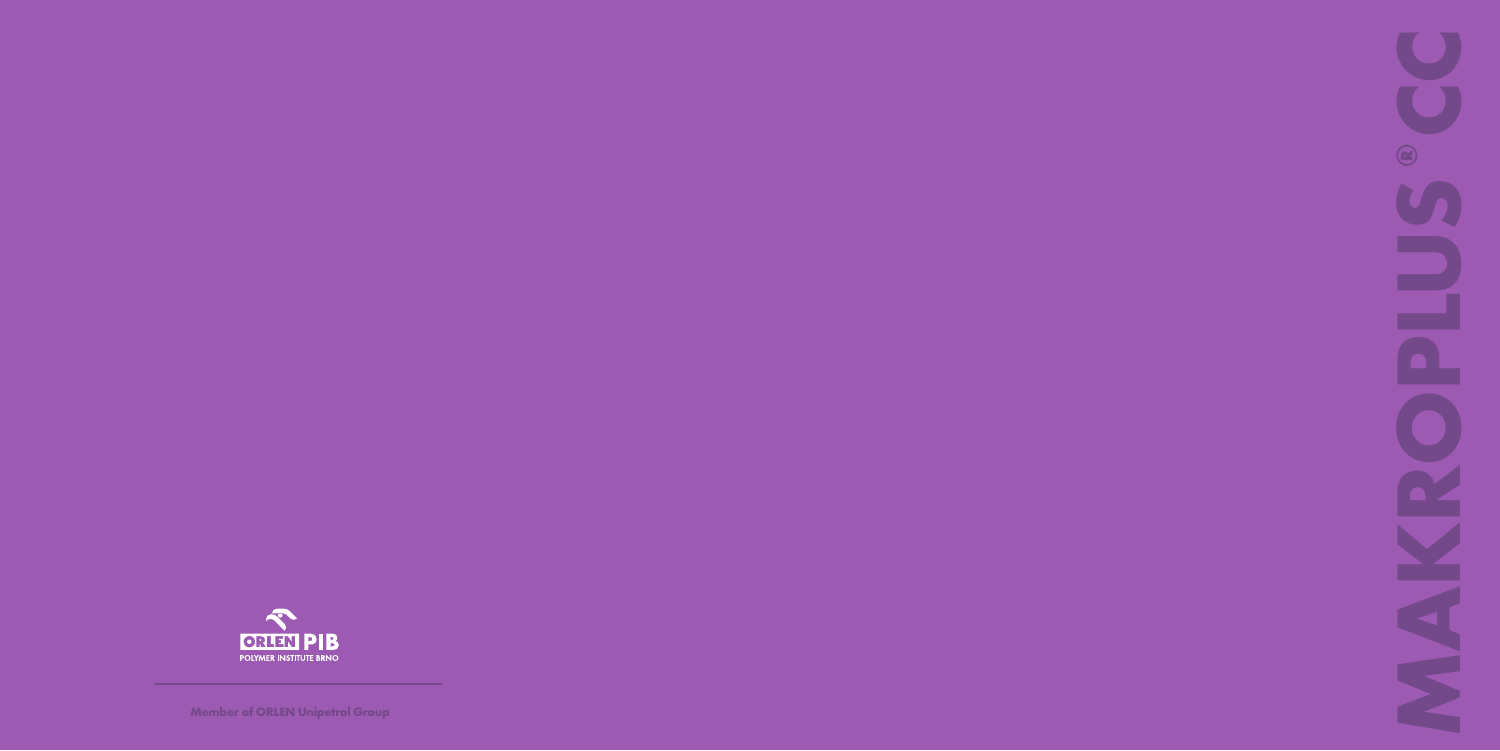**ORLEN Unipetrol** group is the largest refinery and petrochemical company in the Czech Republic. ORLEN Unipetrol manufactures and distributes fuels, plastics, oils, lubricants and fertilizers, and many other products.

**ORLEN Unipetrol** is a part of PKN Orlen, one of the largest European refining and petrochemical groups.



**MAKROPLUS® CC** products are granulated electroconductive carbon black Chezacarb concentrates and compounds found in various thermoplastics. They are well suited to applications which require permanent antistatic or electroconductive properties.

## **HIGHLY ELECTROCONDUCTIVE CONCENTRATES AND COMPOUNDS FOR PLASTICS**

**MAKROPLUS® CC** products are designed to be either diluted with appropriate plastics or directly processed using the most common plastics processing technologies.

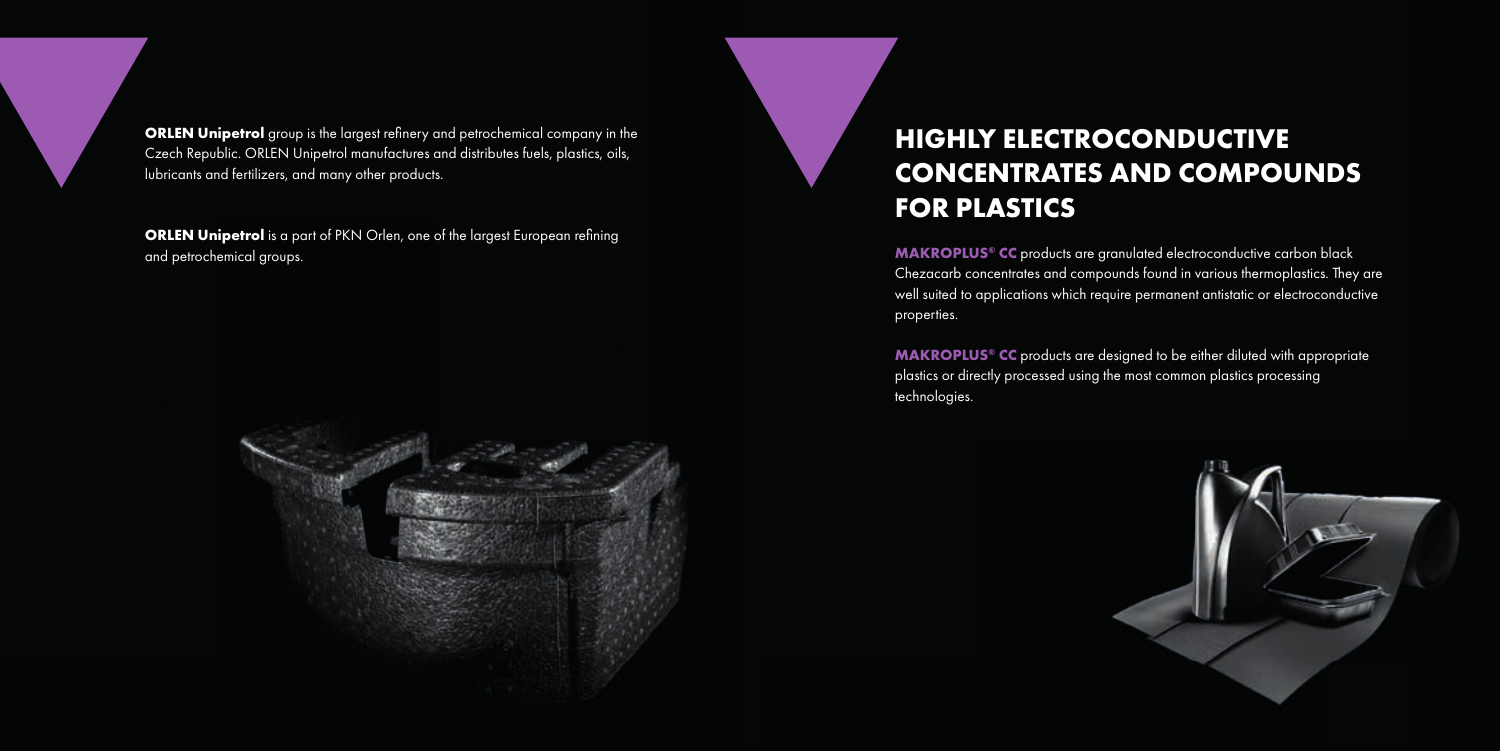



- $\blacktriangleright$  electroconductive or antistatic plastics to produce blown film
- pipes for chemical and mining applications
- $\blacktriangleright$  fuel tanks, fuel piping
- containers, jerry cans
- antistatic transport boxes, ESD foams, transport pallets
- $\blacktriangleright$  flooring
- geomembranes and many others

**PROCESSING:** Electroconductive MAKROPLUS® CC can be processed on standard processing equipment with common plastic technologies such as injection moulding, extrusion, film blow moulding, extrusion blow-moulding and foaming using chemical or physical foaming technologies. The typical recommended dose is around 40–60 wt.%, depending on the desired final product resistivity. For more information, please refer to the technical data sheet for each specific product.

# **MAKROPLUS®CC** APPLICATIONS MAKROPLUS®CC

## **TYPICAL APPLICATIONS**

## **SPECIAL APPLICATIONS**

- ▶ 3D printing
- $\blacktriangleright$  fibres



**PORTFOLIO:** Concentrates are available in all common polymer matrices, including PP, HDPE, LLDPE, LDPE, EVA, ABS, PS and PA 6. Tailor-made concentrates in other thermoplastics or materials with specific properties (e.g., PLA, PC, POM or TPE) can be produced upon customer request.